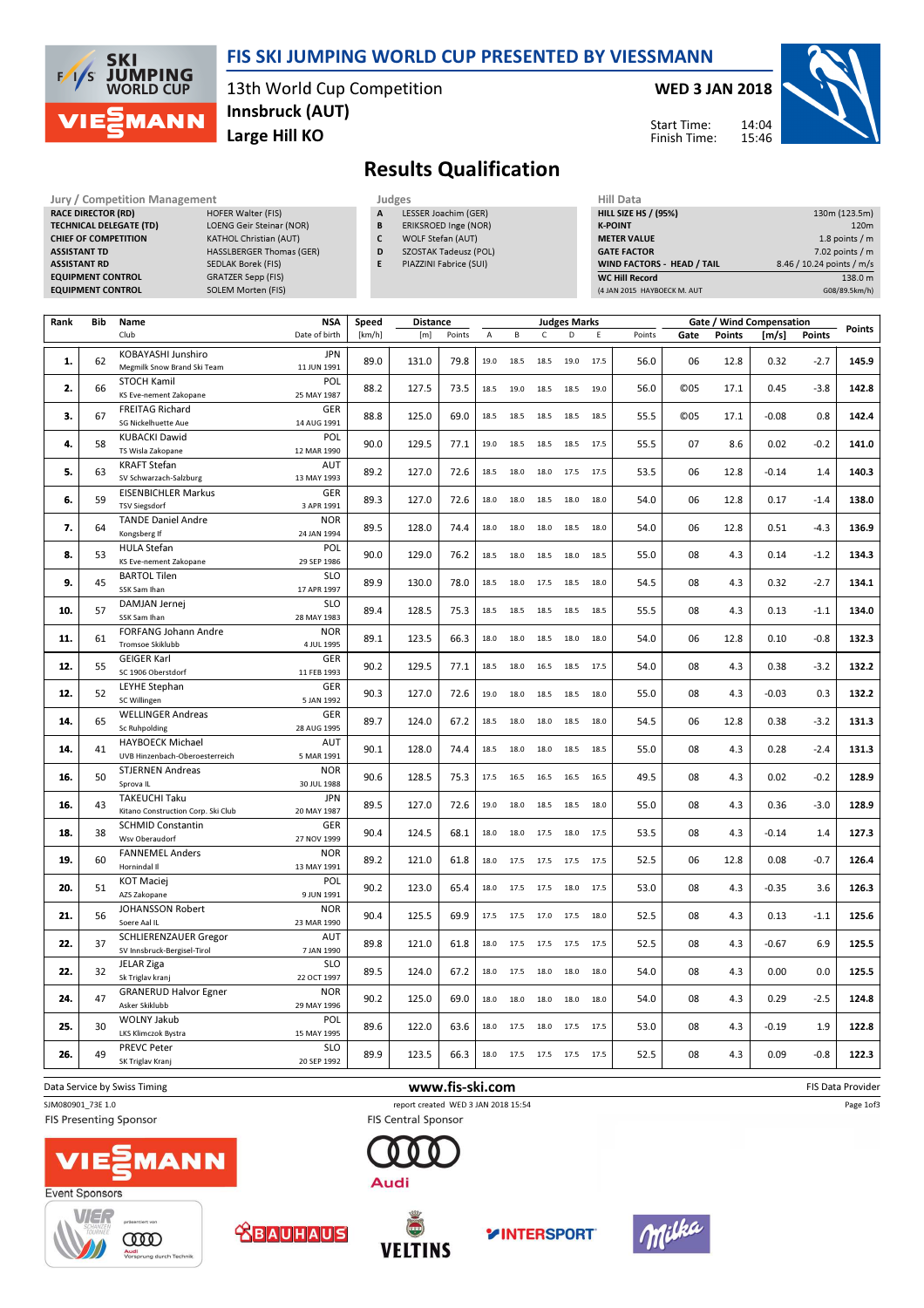FIS SKI JUMPING WORLD CUP PRESENTED BY VIESSMANN



13th World Cup Competition Large Hill KO Innsbruck (AUT)

WED 3 JAN 2018

14:04 15:46 Start Time: Finish Time:



# Results Qualification

|     | Bib            | Name                                                      | <b>NSA</b><br><b>Distance</b><br><b>Judges Marks</b><br>Speed |        |       |        |      |                                                        | Gate / Wind Compensation |                |           |        |      |               |         |         |        |
|-----|----------------|-----------------------------------------------------------|---------------------------------------------------------------|--------|-------|--------|------|--------------------------------------------------------|--------------------------|----------------|-----------|--------|------|---------------|---------|---------|--------|
|     |                | Club                                                      | Date of birth                                                 | [km/h] | [m]   | Points | А    | В                                                      | C                        | D              | Ε         | Points | Gate | <b>Points</b> | [m/s]   | Points  | Points |
| 27. | 48             | <b>FETTNER Manuel</b><br>SV Innsbruck-Bergisel-Tirol      | <b>AUT</b><br>17 JUN 1985                                     | 90.0   | 123.0 | 65.4   | 18.0 | 17.0                                                   | 17.0                     | 18.0           | 17.5      | 52.5   | 08   | 4.3           | 0.05    | $-0.4$  | 121.8  |
| 27. | 44             | <b>PASCHKE Pius</b><br>WSV Kiefersfelden                  | <b>GER</b><br>20 MAY 1990                                     | 89.5   | 123.5 | 66.3   | 18.0 | 17.5                                                   | 17.5                     | 18.0           | 17.5      | 53.0   | 08   | 4.3           | 0.21    | $-1.8$  | 121.8  |
| 29. | 39             | <b>ZAJC Timi</b><br>SSK Ljubno BTC                        | <b>SLO</b><br>26 APR 2000                                     | 89.8   | 121.0 | 61.8   | 17.5 | 17.0                                                   | 17.5                     | 17.0           | 17.5      | 52.0   | 08   | 4.3           | $-0.22$ | 2.3     | 120.4  |
| 30. | 46             | <b>AMMANN Simon</b><br><b>SSC Toggenburg</b>              | SUI<br>25 JUN 1981                                            | 89.8   | 122.0 | 63.6   | 16.5 | 16.0                                                   | 15.0                     | 16.5           | 16.0      | 48.5   | 08   | 4.3           | $-0.26$ | 2.7     | 119.1  |
| 30. | 34             | KASAI Noriaki<br>Tsuchiya Home Ski Team                   | <b>JPN</b><br>6 JUN 1972                                      | 88.9   | 127.0 | 72.6   | 18.5 | 17.5                                                   | 18.5                     | 18.0           | 18.0      | 54.5   | 08   | 4.3           | 1.45    | $-12.3$ | 119.1  |
| 32. | 12             | <b>COLLOREDO Sebastian</b><br><b>GS FIAMMEGIALLE</b>      | <b>ITA</b><br>9 SEP 1987                                      | 89.4   | 126.0 | 70.8   | 18.0 | 16.0                                                   | 18.0                     | 16.5           | 18.0      | 52.5   | 08   | 4.3           | 1.02    | $-8.6$  | 119.0  |
| 33. | 24             | STURSA Vojtech<br>Dukla Liberec                           | <b>CZE</b><br>3 AUG 1995                                      | 89.5   | 124.5 | 68.1   | 16.5 | 16.5                                                   | 15.5                     | 17.5           | 16.0      | 49.0   | 08   | 4.3           | 0.34    | $-2.9$  | 118.5  |
| 34. | 42             | <b>HUBER Daniel</b><br>SC Seekirchen-Salzburg             | AUT<br>2 JAN 1993                                             | 89.8   | 120.5 | 60.9   | 18.0 | 16.5                                                   | 17.0                     | 17.5           | 17.5      | 52.0   | 08   | 4.3           | $-0.01$ | 0.1     | 117.3  |
| 35. | 20             | <b>DEZMAN Nejc</b><br>SK Triglav Kranj                    | <b>SLO</b><br>7 DEC 1992                                      | 89.0   | 123.0 | 65.4   | 17.5 | 17.0                                                   | 17.5                     | 18.0           | 17.5      | 52.5   | 08   | 4.3           | 0.65    | $-5.5$  | 116.7  |
| 36. | 5              | WOHLGENANNT Ulrich<br>SK Kehlegg-Vorarlberg               | AUT<br>1 AUG 1994                                             | 89.8   | 125.0 | 69.0   | 18.0 | 18.0                                                   | 17.5                     | 18.0           | 18.0      | 54.0   | 09   |               | 0.77    | $-6.5$  | 116.5  |
| 37. | 35             | KOBAYASHI Ryoyu<br>Tsuchiya Home Ski Team                 | <b>JPN</b><br>8 NOV 1996                                      | 89.5   | 120.0 | 60.0   | 17.5 | 17.0                                                   | 17.0                     | 17.5           | 17.5      | 52.0   | 08   | 4.3           | 0.05    | $-0.4$  | 115.9  |
| 38. | 18             | PILCH Tomasz<br>WSS Wisla                                 | POL<br>20 OCT 2000                                            | 89.8   | 119.5 | 59.1   | 17.0 | 16.5                                                   | 16.5                     | 17.5 17.5      |           | 51.0   | 08   | 4.3           | $-0.09$ | 0.9     | 115.3  |
| 39. | 54             | <b>ZYLA Piotr</b><br>WSS Wisla                            | POL<br>16 JAN 1987                                            | 89.1   | 118.0 | 56.4   | 17.0 | 17.0                                                   | 16.5                     | 17.0           | 17.0      | 51.0   | 08   | 4.3           | $-0.28$ | 2.9     | 114.6  |
| 40. | 33             | <b>KORNILOV Denis</b><br>Sdushor CSP N. Novgorod Dinamo   | <b>RUS</b><br>17 AUG 1986                                     | 89.7   | 125.0 | 69.0   | 15.5 | 15.5                                                   | 15.0                     |                | 16.0 15.5 | 46.5   | 08   | 4.3           | 0.66    | $-5.6$  | 114.2  |
| 41. | 36             | <b>AIGNER Clemens</b><br>SV Innsbruck-Bergisel-Tirol      | AUT<br>2 FEB 1993                                             | 89.8   | 116.5 | 53.7   | 17.0 | 16.5                                                   | 17.0                     | 17.0           | 17.0      | 51.0   | 08   | 4.3           | $-0.46$ | 4.7     | 113.7  |
| 42. | $\mathbf{1}$   | <b>LEITNER Clemens</b><br>Nordic Team Absam-Tirol         | <b>AUT</b><br>7 NOV 1998                                      | 89.4   | 126.0 | 70.8   | 17.5 | 17.0 17.0 17.5                                         |                          |                | 17.0      | 51.5   | 09   |               | 1.04    | $-8.8$  | 113.5  |
| 43. | 3              | <b>ALTENBURGER Florian</b><br>SC Seekirchen-Salzburg      | AUT<br>2 NOV 1993                                             | 89.6   | 122.0 | 63.6   | 17.5 | 17.5                                                   | 17.5                     | 17.5           | 17.5      | 52.5   | 09   |               | 0.40    | $-3.4$  | 112.7  |
| 44. | $\overline{2}$ | <b>LACKNER Thomas</b><br>HSV Absam-Bergisel-Tirol         | AUT<br>9 APR 1993                                             | 90.3   | 121.0 | 61.8   |      | 17.5 17.0 17.5                                         |                          | 17.5           | 19.0      | 52.5   | 09   |               | 0.35    | $-3.0$  | 111.3  |
| 45. | 10             | <b>KOZISEK Cestmir</b><br>LSK Lomnice nad Popelkou        | <b>CZE</b><br>9 NOV 1991                                      | 89.4   | 116.0 | 52.8   | 17.0 | 16.5                                                   | 17.0                     | 17.0           | 17.0      | 51.0   | 08   | 4.3           | $-0.27$ | 2.8     | 110.9  |
| 46. | 25             | <b>PREVC Domen</b><br>Sk Triglav kranj                    | <b>SLO</b><br>4 JUN 1999                                      | 89.3   | 120.5 | 60.9   | 17.0 | 16.5                                                   |                          | 16.0 16.5      | 17.0      | 50.0   | 08   | 4.3           | 0.52    | $-4.4$  | 110.8  |
| 47. | 13             | MAEAETTAE Jarkko<br>Kainuun Hiihtoseura                   | <b>FIN</b><br>28 DEC 1994                                     | 89.3   | 121.0 | 61.8   |      | 17.5 17.0 17.5 17.5                                    |                          |                | 17.5      | 52.5   | 08   | 4.3           | 0.96    | $-8.1$  | 110.5  |
| 48. | 23             | PEIER Killian<br>Vallee du Joux                           | SUI<br>28 MAR 1995                                            | 89.7   | 118.0 | 56.4   | 17.5 | 16.5                                                   |                          | 16.5 17.0 17.0 |           | 50.5   | 08   | 4.3           | 0.15    | $-1.3$  | 109.9  |
| 49. | 4              | <b>SCHIFFNER Markus</b><br>UVB Hinzenbach-Oberoesterreich | AUT<br>5 JUN 1992                                             | 89.9   | 121.0 | 61.8   | 17.5 | 17.5                                                   | 18.0                     | 17.0           | 17.5      | 52.5   | 09   |               | 0.53    | $-4.5$  | 109.8  |
| 50. | 40             | <b>DESCHWANDEN Gregor</b><br>Horw                         | SUI<br>27 FEB 1991                                            | 89.5   | 114.5 | 50.1   |      | 16.5 16.5 16.5 16.5                                    |                          |                | 16.5      | 49.5   | 08   | 4.3           | $-0.57$ | 5.8     | 109.7  |
|     |                |                                                           |                                                               |        |       |        |      |                                                        |                          |                |           |        |      |               |         |         |        |
|     |                | Not qualified for 1st Round                               |                                                               |        |       |        |      |                                                        |                          |                |           |        |      |               |         |         |        |
| 50. | 28             | <b>AALTO Antti</b><br>Kiteen Urheilijat                   | <b>FIN</b><br>2 APR 1995                                      | 89.7   | 119.0 | 58.2   |      | 17.0  16.5  16.0  16.0  16.5                           |                          |                |           | 49.0   | 08   | 4.3           | 0.21    | $-1.8$  | 109.7  |
| 52. | 11             | POLASEK Viktor<br>Sk Nove mesto na morave                 | CZE<br>18 JUL 1997                                            | 89.2   | 119.0 | 58.2   |      | 17.5   16.5   17.0   16.5   17.0                       |                          |                |           | 50.5   | 08   | 4.3           | 0.50    | $-4.2$  | 108.8  |
| 53. | 31             | <b>POPPINGER Manuel</b><br>SV Innsbruck-Bergisel-Tirol    | AUT<br>19 MAY 1989                                            | 89.3   | 116.5 | 53.7   |      | $17.0 \qquad 16.5 \qquad 16.5 \qquad 16.5 \qquad 16.5$ |                          |                |           | 49.5   | 08   | 4.3           | $-0.08$ | 0.8     | 108.3  |
| 54. | 19             | <b>INSAM Alex</b><br><b>GS FIAMME ORO</b>                 | ITA<br>19 DEC 1997                                            | 89.5   | 117.0 | 54.6   |      | 16.5 16.5 16.5 17.0 17.0                               |                          |                |           | 50.0   | 08   | 4.3           | 0.20    | $-1.7$  | 107.2  |
| 55. | 22             | <b>KOUDELKA Roman</b><br>LSK Lomnice nad Popelkou         | CZE<br>9 JUL 1989                                             | 90.1   | 114.5 | 50.1   |      | 16.5   16.0   17.0   17.0   16.5                       |                          |                |           | 50.0   | 08   | 4.3           | $-0.12$ | 1.2     | 105.6  |

Data Service by Swiss Timing **EXECUTE:** The Same of the W**WW.fis-ski.com** FIS Data Provider FIS Data Provider SJM080901\_73E 1.0 report created WED 3 JAN 2018 15:54 Page 2of3 **FIS Presenting Sponsor FIS Central Sponsor** 









Audi